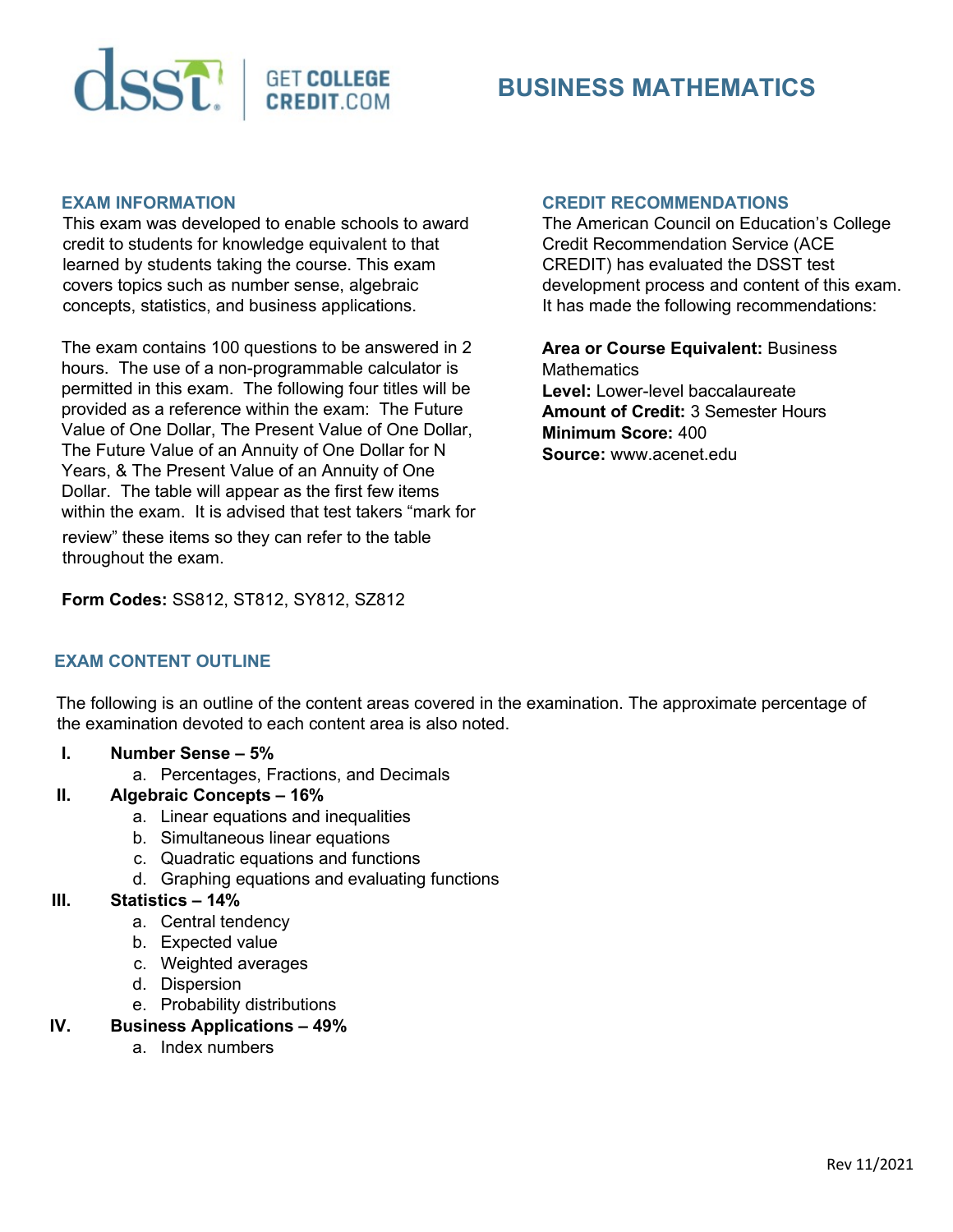- b. Interest
- c. Depreciation / salvage value
- d. Discounts and credit terms
- e. Installment purchases, promissory notes and other loans
- f. Markup/markdown
- g. Taxes (e.g., Payroll, income, sales tax, property tax)
- h. Cost calculations (e.g., gross and net pay; fixed and variable costs, cost minimization/value optimization)
- i. Breakeven analysis (algebraically and graphically)
- j. Financial ratio calculation and analysis
- k. Interpretation of graphical representations (and misuse of data)
- l. Extrapolation and Interpolation
- m. Currency Conversions
- n. Investment performance measures (e.g., p/e ratios, yield factors, rates of return)
- o. Inventory valuation

## **V. Financial Mathematics – 16%**

- a. Annuities and present value
- b. Amortization and future value
- c. Annual percentage rate
- d. Effective annual rate

## **REFERENCES**

Below is a list of reference publications that were either used as a reference to create the exam, or were used as textbooks in college courses of the same or similar title at the time the test was developed. You may reference either the current edition of these titles or textbooks currently used at a local college or university for the same class title. It is recommended that you reference more than one textbook on the topics outlined in this fact sheet.

You should begin by checking textbook content against the content outline provided before selecting textbooks that cover the test content from which to study.

Sources for study material are suggested but not limited to the following:

- 1. Mullins, Bernadette; Lial, Margaret; Hungerford, Thomas; Holcomb, John. *Finite Mathematics with Applications in the Management, Natural and Social Sciences,* 12th Edition. Pearson
- 2. Wittry, Sharon; Slater, Jeffery. *Practical Business Math Procedures*, 13<sup>th</sup> Edition. McGraw-Hill Higher Education.

## **SAMPLE QUESTIONS**

All test questions are in a multiple-choice format, with one correct answer and three incorrect options. The following are samples of the types of questions that may appear on the exam.

- 1. If graphed over the last 100 years, which of the following graphs would show a curve that is decreasing?
	- a. Percentage of adult Americans who smoke
	- b. Population of the United States
	- c. Amount of U.S. national debt
	- d. Number of Americans who drive cars